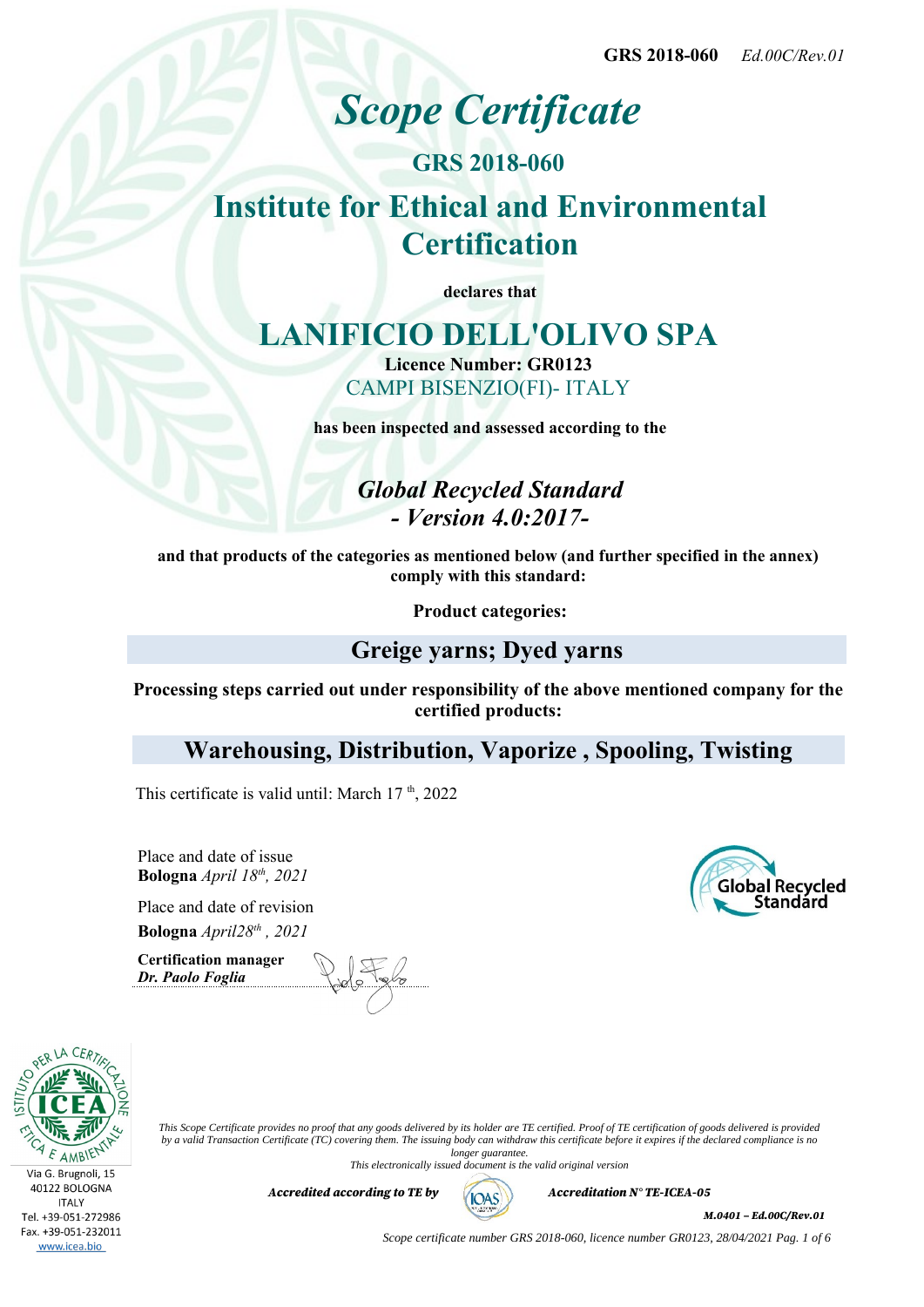**GRS 2018-060** *Ed.00C/Rev.01*

*Certified entity:* **LANIFICIO DELL'OLIVO SPA**

**Global Recycled Standard**

**Appendix to certificate no.: GRS 2018-060** In specific the certificate covers the following products:

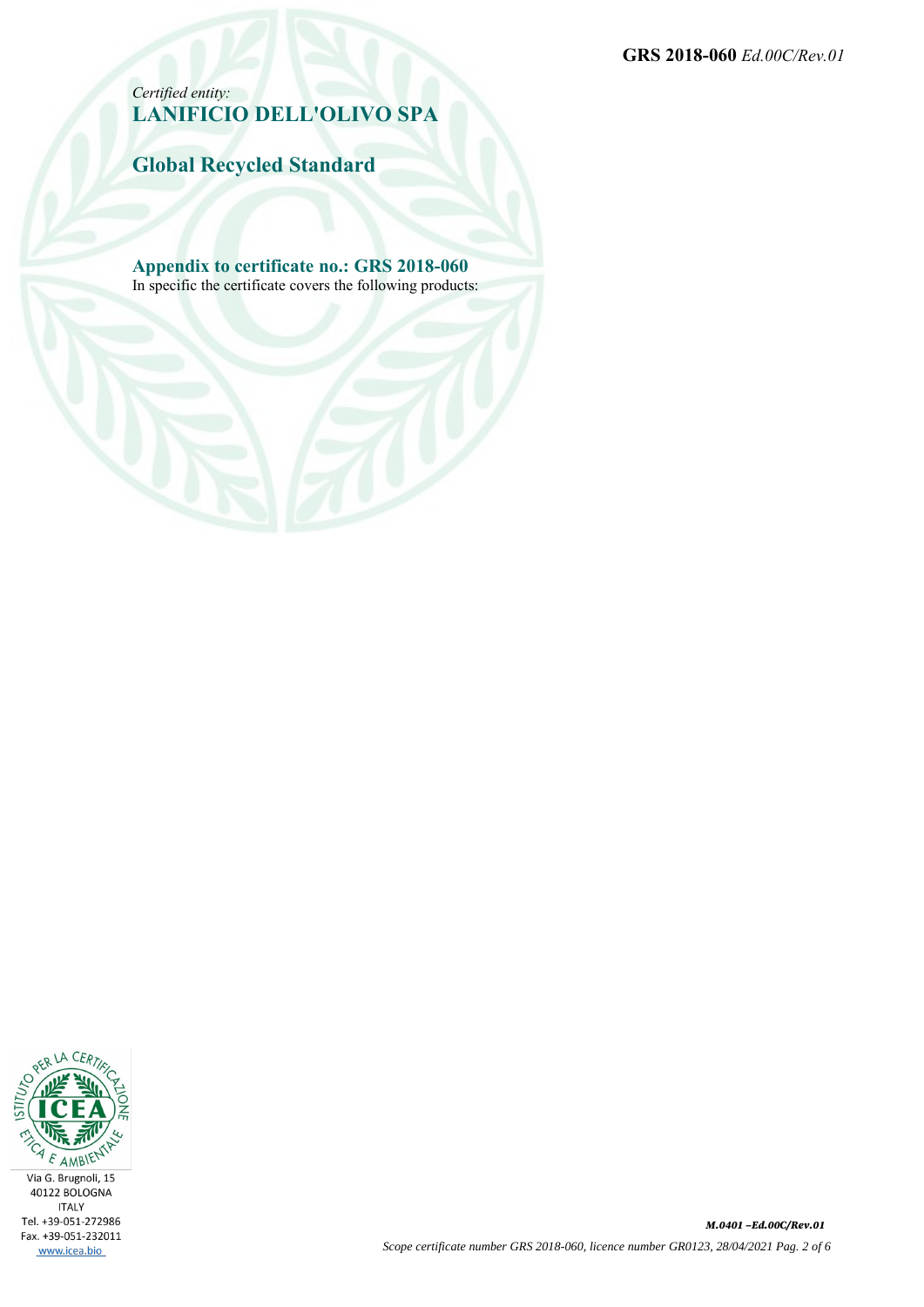| <b>Products</b>       |                                                     | <b>Material Composition</b>    |           | Label grade           |                      |
|-----------------------|-----------------------------------------------------|--------------------------------|-----------|-----------------------|----------------------|
| Category              | Product details                                     | Fibre                          | Id.       | $\%$                  |                      |
| Greige yarns (PC0030) | Carded yarns (Dyed twisted                          | *Cotton (Pre-                  |           |                       | Made with 82%        |
|                       | yarns PD0067) [SEA]                                 | consumer)                      | CO        | 43                    | Recycled Material    |
|                       |                                                     | *Polyester (Post-              | PL        | 39                    |                      |
|                       |                                                     | consumer)                      | PL        | 18                    |                      |
| Greige yarns (PC0030) | Carded yarns (Dyed twisted                          | Polyester<br>*Cotton (Pre-     |           |                       |                      |
|                       | yarns PD0067) [RIVER]                               | consumer)                      | CO        | 42                    | Made with 80%        |
|                       |                                                     | Metal                          | <b>ME</b> | 20                    | Recycled Material    |
|                       |                                                     | *Polyester (Post-              | PL        | 38                    |                      |
|                       |                                                     | consumer)                      |           |                       |                      |
| Greige yarns (PC0030) | Carded yarns (Dyed twisted                          | *Cotton (Pre-                  |           |                       | Made with 88%        |
|                       | yarns PD0067) [OCEAN]                               | consumer)                      | CO        | 46                    | Recycled Material    |
|                       |                                                     | *Polyester (Post-              | PL<br>PL  | 42<br>12              |                      |
|                       |                                                     | consumer)<br>Polyester         |           |                       |                      |
| Greige yarns (PC0030) | Carded yarns (Dyed twisted                          | *Cotton (Pre-                  |           |                       | Made with 81%        |
|                       | yarns PD0067)                                       | consumer)                      | CO        | 42                    | Recycled Material    |
|                       | [OCEANLUX]                                          | Metal                          | ME        | 10                    |                      |
|                       |                                                     | *Polyester (Post-              | PL        | 39                    |                      |
|                       |                                                     | consumer)                      | PL        | 9                     |                      |
|                       |                                                     | Polyester                      |           |                       |                      |
| Greige yarns (PC0030) | Carded yarns (Dyed twisted<br>yarns PD0067) [STEEL] | Metal                          | ME        | 35                    | Made with 55%        |
|                       |                                                     | *Polyester (Post-<br>consumer) | PL        | 55                    | Recycled Material    |
|                       |                                                     | Polyester                      | PL        | 10                    |                      |
| Greige yarns (PC0030) | Carded yarns (Dyed twisted                          | *Polyester (Post-              |           |                       | Made with 85%        |
|                       | yarns PD0067) [RESMART]                             | consumer)                      | PL<br>PL  | $85\,$<br>15          | Recycled Material    |
|                       |                                                     | Polyester                      |           |                       |                      |
| Greige yarns (PC0030) | Carded yarns (Dyed twisted                          | *Cotton (Pre-                  |           |                       | <b>GRS</b> Certified |
|                       | yarns PD0067) [REART]                               | consumer)                      | CO        | 52                    |                      |
|                       |                                                     | *Polyester (Post-              | PL        | 48                    |                      |
| Greige yarns (PC0030) | Carded yarns (Dyed twisted                          | consumer)<br>*Cotton (Pre-     |           |                       |                      |
|                       | yarns PD0067) [REMIX]                               | consumer)                      | CO        | 40                    | <b>GRS</b> Certified |
|                       |                                                     | *Polyester (Post-              | PL        | 57                    |                      |
|                       |                                                     | consumer)                      | PL        | 3                     |                      |
|                       |                                                     | Polyester                      |           |                       |                      |
| Greige yarns (PC0030) | Carded yarns (Dyed twisted                          | Metal                          | ME        | 9                     | Made with 77%        |
|                       | yarns PD0067) [RELUX]                               | *Polyester (Post-              | PL        | $77 \,$               | Recycled Material    |
|                       |                                                     | consumer)                      | PL        | 14                    |                      |
| Greige yarns (PC0030) | Carded yarns (Dyed twisted                          | Polyester<br>Polyamid          |           |                       |                      |
|                       | yarns PD0067) [KENDALL]                             | *Polyester (Post-              | PA        | 20                    | Made with 68%        |
|                       |                                                     | consumer)                      | PL        | $68\,$                | Recycled Material    |
|                       |                                                     | Polyester                      | PL        | 12                    |                      |
| Greige yarns (PC0030) | Carded yarns (Dyed twisted                          | Alpaca                         | WP        | 55                    | None                 |
|                       | yarns PD0067) [BIANCA]                              | Wool                           | WO        | 15                    |                      |
|                       |                                                     | Polyamid                       | PA        | $\boldsymbol{\delta}$ |                      |
|                       |                                                     | *Polyamid (Pre-                | PA        | 22                    |                      |
| Dyed yarns (PC0029)   | Carded yarns (Dyed twisted                          | consumer)<br>*Cotton (Pre-     |           |                       |                      |
|                       | yarns PD0067) [EVVIVA]                              | consumer)                      | CO        | ${\it 19}$            | Made with 60%        |
|                       |                                                     | *Polyester (Post-              | PL        | 41                    | recycled material    |
|                       |                                                     | consumer)                      | VI        | 36                    |                      |
|                       |                                                     | Viscose                        | PL        | $\overline{4}$        |                      |
|                       |                                                     | Polyester                      |           |                       |                      |
| Dyed yarns (PC0029)   | Carded yarns (Dyed twisted                          | *Polyester (Post-              | PL        | 43                    | None                 |
|                       | yarns PD0067) [RAVE]                                | consumer)                      | WG        | 50                    |                      |
|                       |                                                     | Vicuna<br>Polyester            | PL        | $\mathcal{I}$         |                      |
| Dyed yarns (PC0029)   | Fancy yarns (Dyed fancy                             | Mohair                         |           |                       |                      |
|                       | yarns PD0072) [NORDIC]                              | Alpaca                         | WM        | 35                    | None                 |
|                       |                                                     | *Polyamid (Pre-                | $W\!P$    | 35                    |                      |
|                       |                                                     | consumer)                      | PA<br>PA  | $22\,$<br>8           |                      |
|                       |                                                     | Polyamid                       |           |                       |                      |



**ITALY** Tel. +39-051-272986 Fax. +39-051-232011 www.icea.bio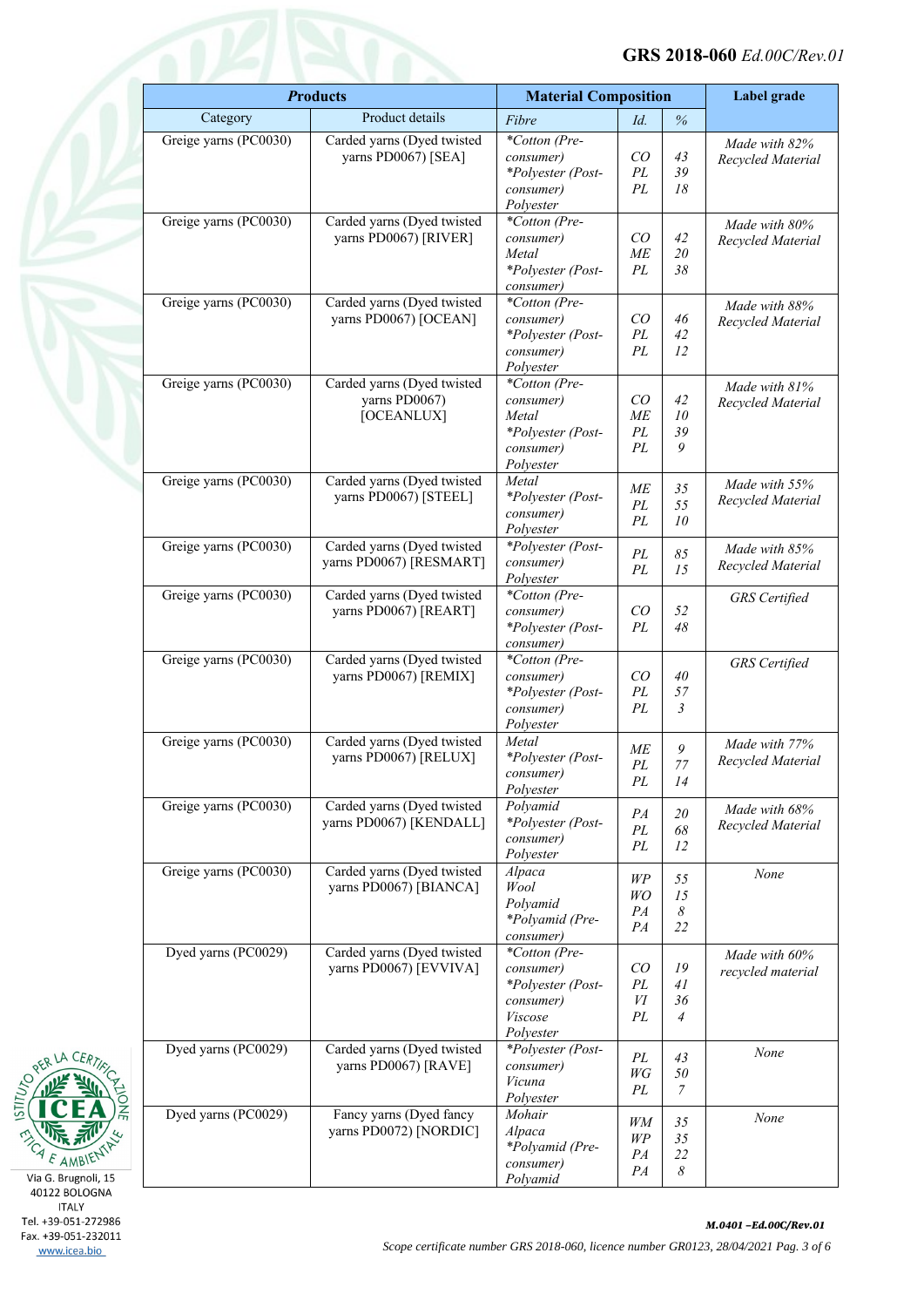#### **GRS 2018-060** *Ed.00C/Rev.01*

| <b>Products</b>     |                                                   | <b>Material Composition</b>                 |          | Label grade   |                                    |
|---------------------|---------------------------------------------------|---------------------------------------------|----------|---------------|------------------------------------|
| Category            | Product details                                   | Fibre                                       | Id.      | $\frac{9}{6}$ |                                    |
| Dyed yarns (PC0029) | Fancy yarns (Dyed fancy<br>yarns PD0072) [FLOWER] | *Polyester (Post-<br>consumer)<br>Polvester | PL<br>PL | 66<br>34      | Made with 66%<br>recycled material |

\* from recycled material

Place and date of issue **Bologna** *April 18th, 2021*

Place and date of revision **Bologna** *April28th , 2021*

**Certification manager** *Dr. Paolo Foglia*



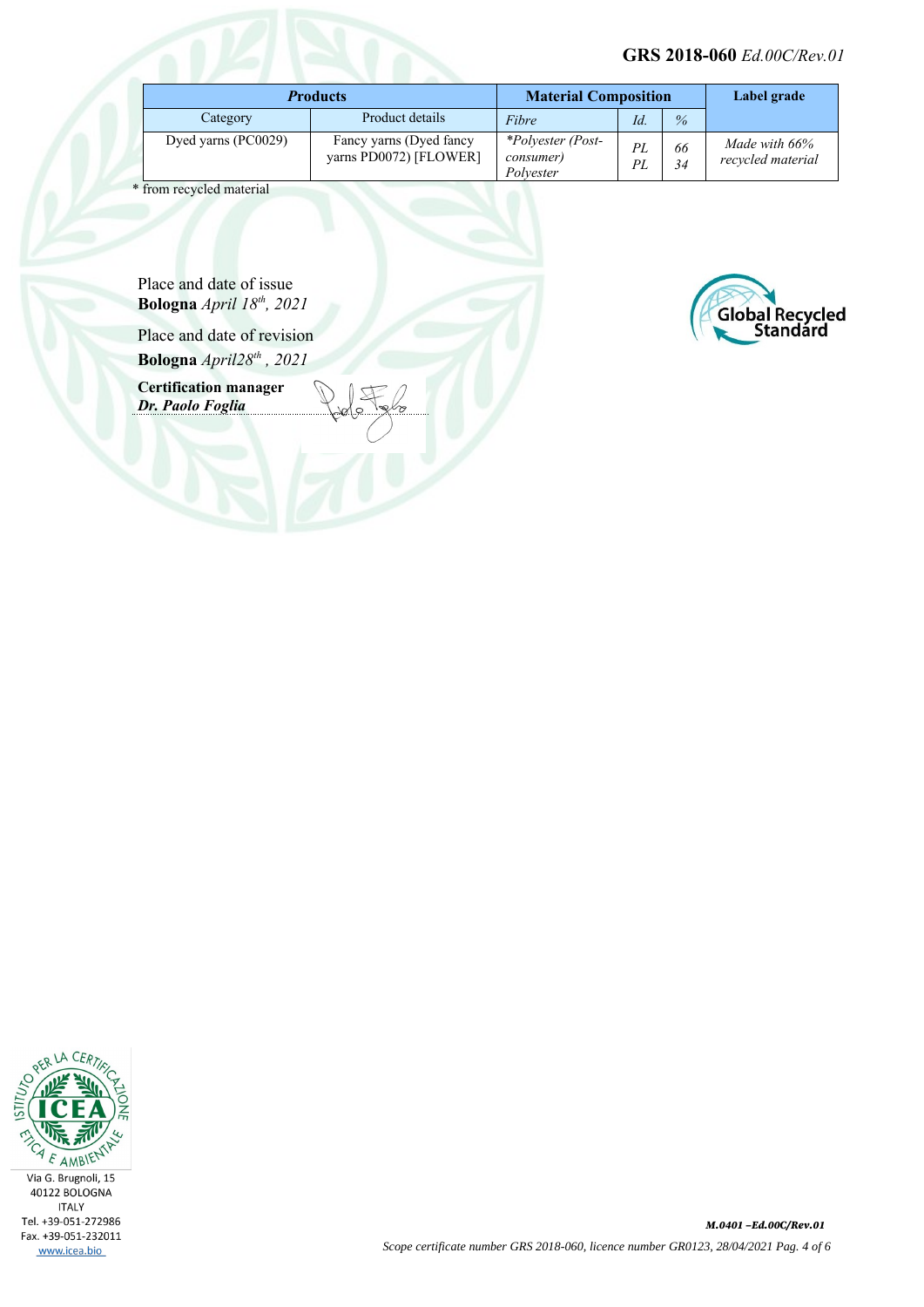### *Certified entity:* **LANIFICIO DELL'OLIVO SPA**

**Global Recycled Standard**

#### **Facility Appendix to certificate no.: GRS 2018-060**

Under the scope of this certificate the following facilities have been inspected and assessed. The listed processing steps/activities comply with the corresponding criteria of the Global Recycle Standard (GRS) for the certified products:

| Name of the facility  | <b>Address</b>               | Processing steps / activities | <b>Type of</b><br>relation |
|-----------------------|------------------------------|-------------------------------|----------------------------|
| LANIFICIO             | Via Fratelli Cervi, 84 Campi | Warehousing, Distribution     | <b>MAIN</b>                |
| DELL'OLIVO SPA        | Bisenzio (Firenze) - Italy   |                               |                            |
| LANIFICIO             | Via Fratelli Rosselli, 1     | Twisting                      | <b>FACILITY</b>            |
| <b>DELL'OLIVO SPA</b> | Campi Bisenzio (Firenze) -   |                               |                            |
|                       | Italy                        |                               |                            |

Place and date of issue **Bologna** *April 18th, 2021*

Place and date of revision **Bologna** *April28th , 2021*

**Certification manager** *Dr. Paolo Foglia*